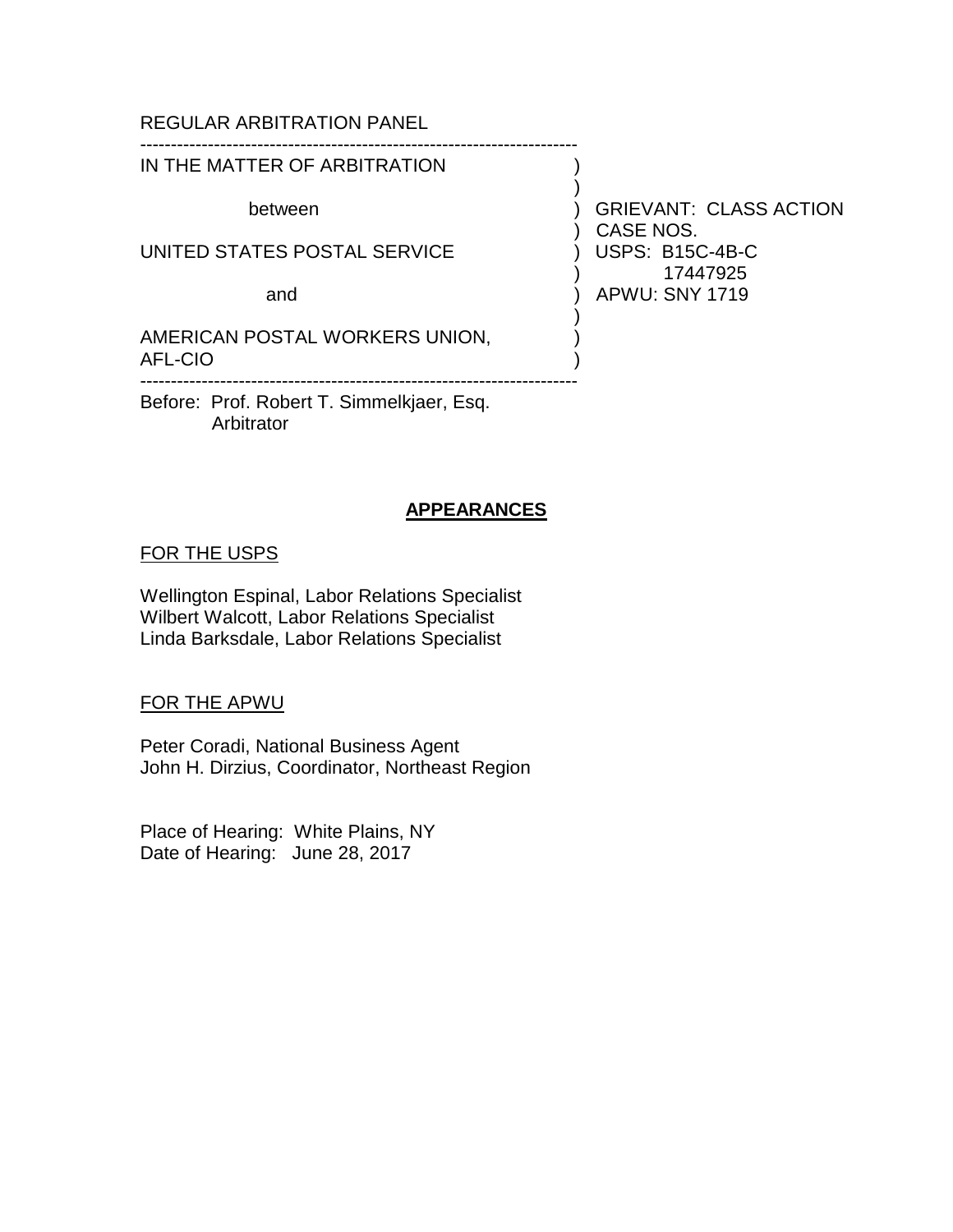# **AWARD**

- 1) The Service violated Article 37.3.A.2 of the CBA. As a remedy, it shall post the vacated position of Clerk Zelensky and the senior successful bidder shall be placed in the duty assignment. If there is no senior successful bidder, then the senior PTF Clerk shall be converted to FTR and placed into the position.
- 2) The Service violated Article 37.3.A.1 of the CBA. As a remedy, the Service will create a forty (40) hour FTR duty assignment at the Tarrytown Post Office. In creating this FTR position, the Service shall consider all available work hours, specifically the PSE work hours of PSEs Rolle and Richburg as identified by the MDAT analysis.
- 3) The Arbitrator shall retain jurisdiction to address any issues that may arise in the implementation or interpretation of the foregoing remedies.

 **Robert T. Simmelkjaer** August 6, 2017 **Robert T. Simmelkjaer**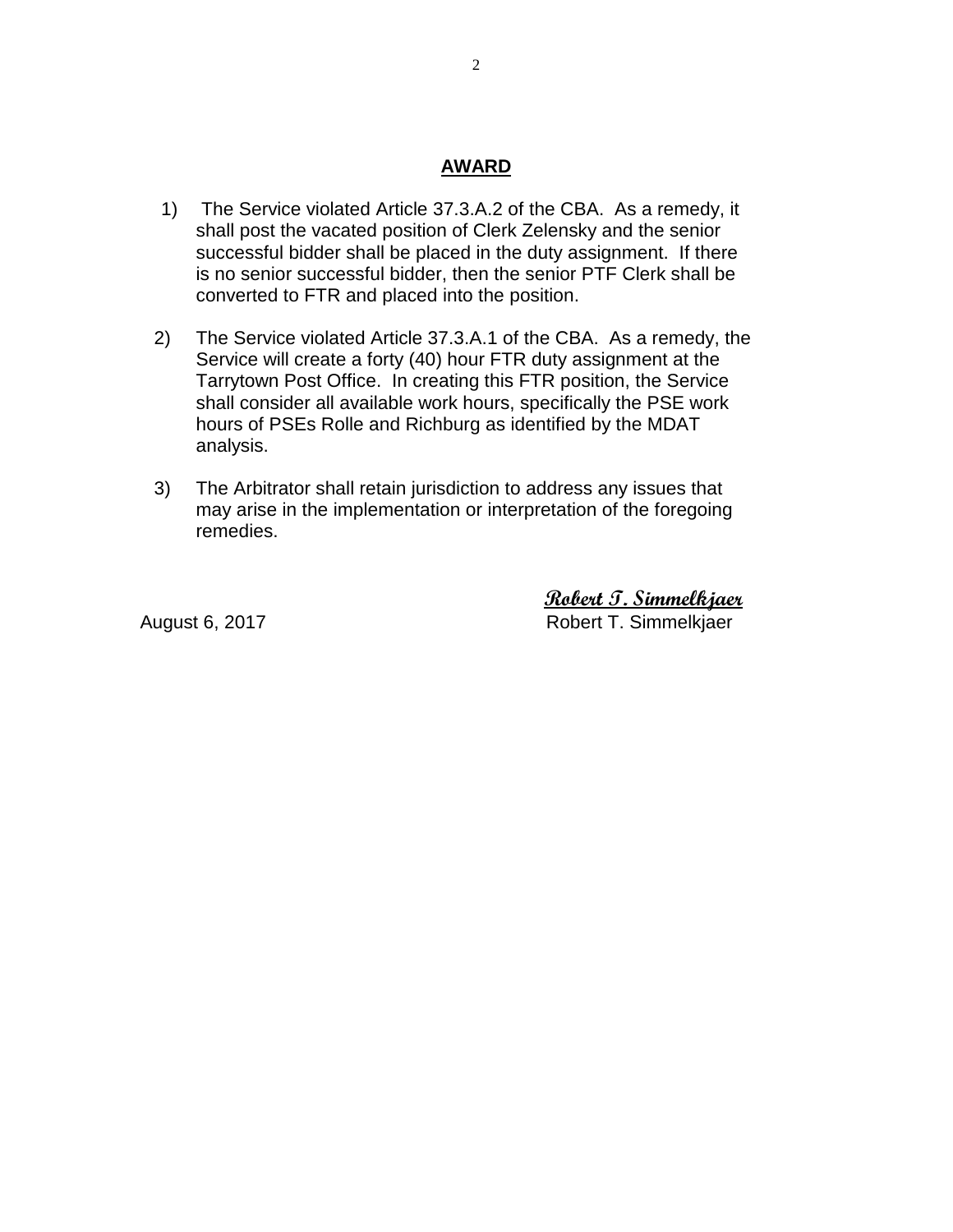# **BACKGROUND**

Pursuant to the procedure for arbitration contained in the National

Agreement between the United States Postal Service (hereinafter "the Service")

and the American Postal Workers Union, AFL-CIO (hereinafter "the Union"), the

undersigned was selected as Arbitrator to hear and determine the following:

- **ISSUES:** (1) Did the Service violate Article 37.3.A.2 when the clerk craft duty assignment vacated by Clerk Christine Zelinski was reverted?
	- (2) Did the Service violate Article 37.3.A.1 of the 2015-2018 CBA when it failed to consider all available work hours, including PSE work hours, to create a desirable eight (8) hour full-time clerk craft duty assignment in Tarrytown, NY? If so, what shall be the remedy?

At the hearing, the parties were given ample opportunity to present their

respective cases, including testimonial and documentary evidence. The record

consists of three (3) Joint Exhibits and twelve (12) Union Exhibits. The parties

also submitted numerous Arbitration Awards.

# **RELEVANT CONTRACT PROVISIONS**

# ARTICLE 37 CLERK CRAFT

Section 3. Posting, Bidding, and Application

- A. Newly established and vacant Clerk Craft duty assignments shall be posted as follows:
	- 1. All newly established Clerk Craft duty assignments shall be posted to craft employees eligible to bid within 28 days. All vacant duty assignments, except those positions excluded by the provisions of Article 1, Section 2, shall be posted within 28 days unless such vacant duty assignments are reverted. Every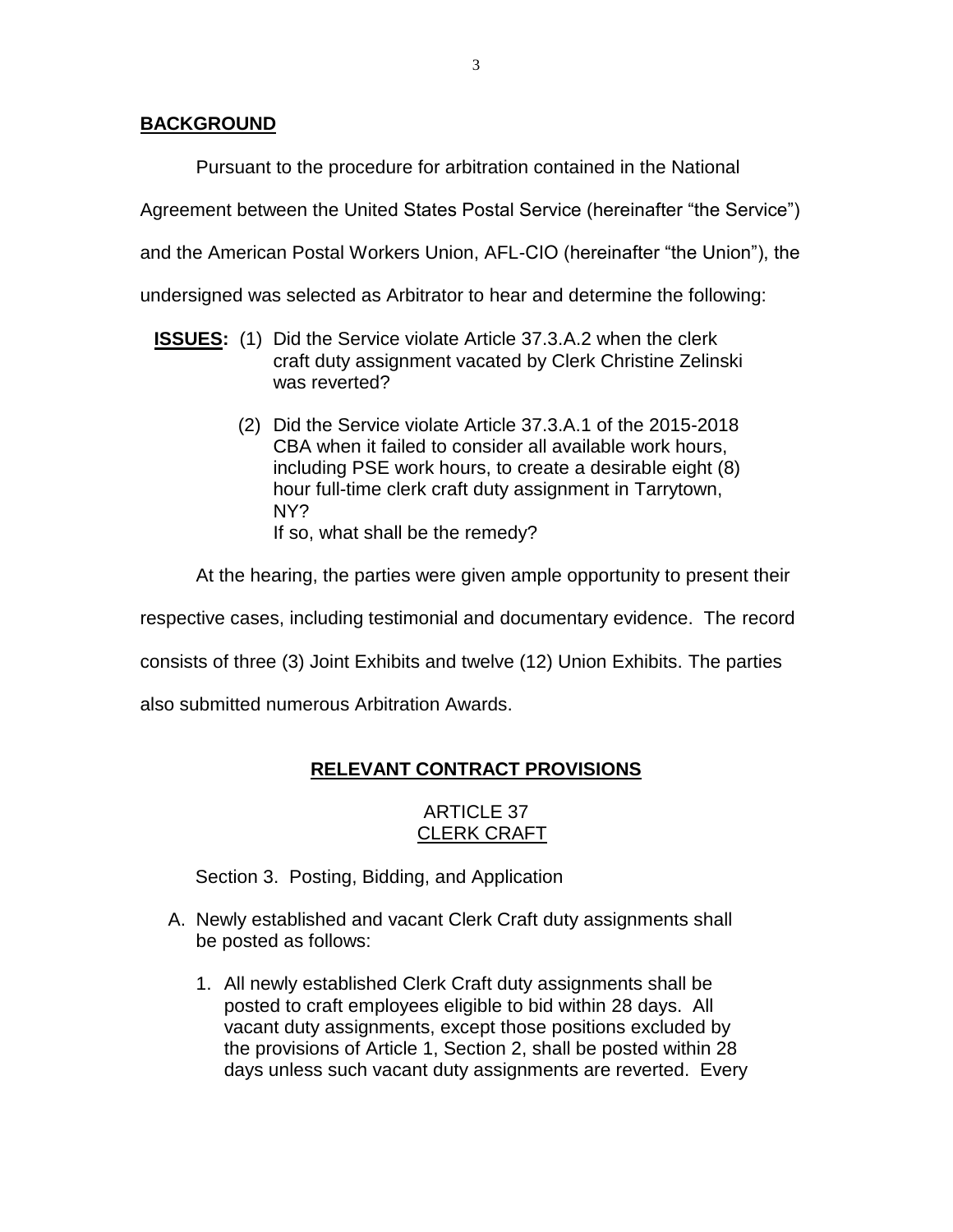effort will be made to create desirable duty assignments from all available work hours for career employees to bid.

- a. Full-time duty assignments.
	- (1) Newly established full-time duty assignments are posted to full-time employees eligible to bid.
	- (2) Vacant full-time duty assignments are posted to full-time employees eligible to bid.
- 2. Reversion. When a vacant duty assignment is under consideration for reversion, the local Union President will be given an opportunity for input prior to a decision. The decision to revert or not to revert the duty assignment shall be made not later than 28 days after it becomes vacant and if the vacant assignment is reverted, a notice shall be posted advising of the action taken and the reasons therefor.

### **CONTENTIONS OF THE PARTIES**

### Union Position

The Union, which has the burden of proof in a contract interpretation grievance, initially maintains that any new arguments proffered by the Service at the instant hearing should be procedurally barred. According to the Union, the Service neither met at Step 1 nor did it meet and discuss the grievance with the Union at Step 2. Moreover, in its Step 3 answer, the Service never challenged the Union's position.

Referring to the National Award of Arbitrator Richard Mittenthal in Case No. H8N-52-C (1981), where the Arbitrator held that the "Postal Service's Step 2 decision must make a 'full statement' of its 'understanding of…the contractual provisions involved' and its Step 3 decision must include 'a statement of any additional…contentions not previously set forth…,'" the Union argues that pursuant to Article 15.4(c) Failure to Schedule a Meeting/Issue a Decision, "the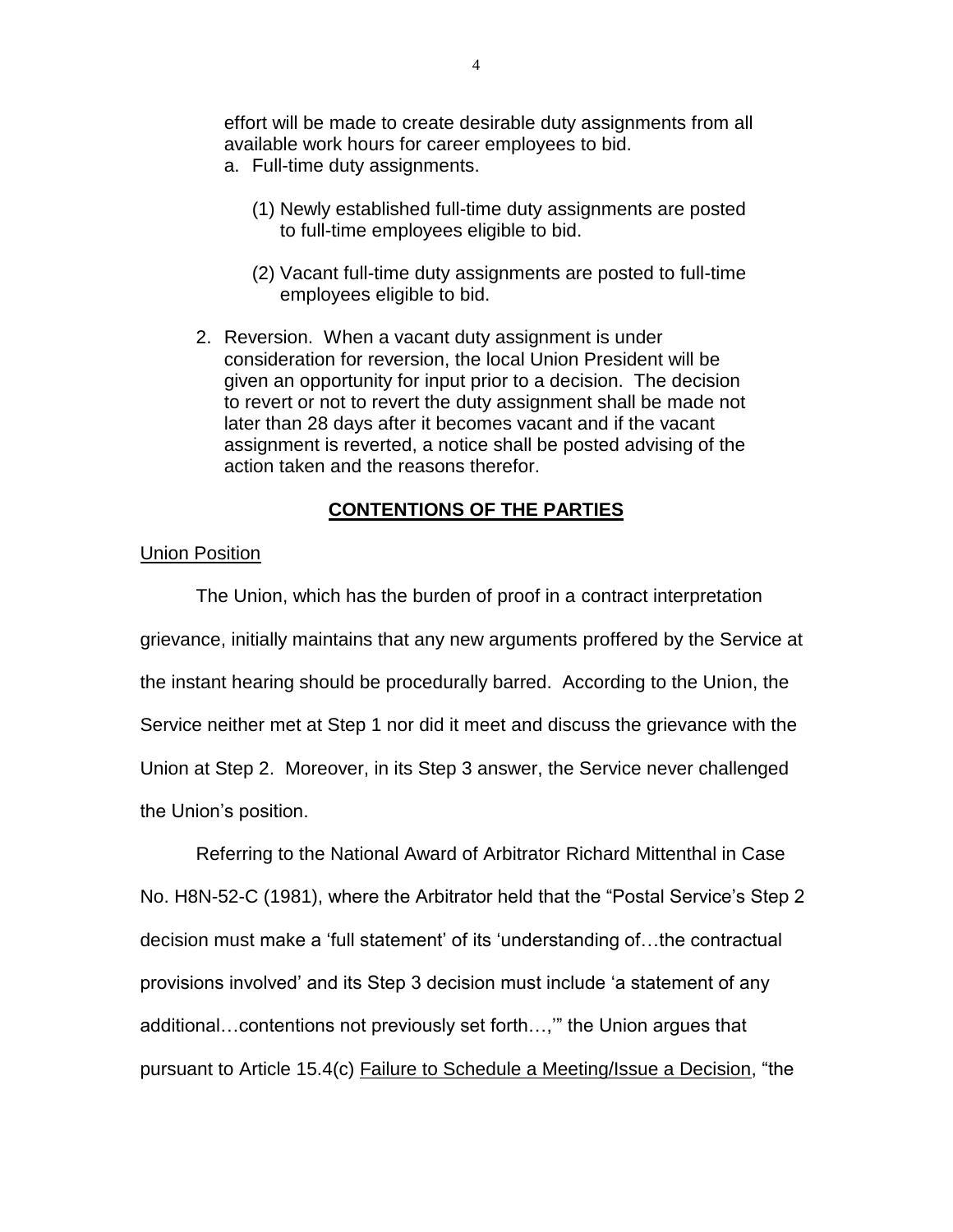Union must appeal the case to the next step within the prescribed time limits if it

wishes to pursue the grievance." Given the Service's "silence during the

grievance procedure," the Union reiterated the contractual prohibition against the

Service's introduction of any defenses not previously raised at this juncture.

With respect to the substantive issue, the Union notes that the case

began with the reversion of a duty assignment and the three-prong requirements

of Article 37.3.A.2 imposed on the Service within a 28-day period, namely:

JCIM Q&A @ 68.

 When reverting a vacant duty assignment, what steps are required under Article 37.3.A.2?

Response: In order to comply with Article 37.3.A.2, management must take the following steps within the 28 day period:

- 1. Give the local union president the opportunity for input prior to making the final decision.
- 2. The final decision to revert must be made within 28 days of the vacancy.
- 3. A notice must be posted advising of the reversion and the reasons therefor.

Referring to a letter dated February 22, 2017 entitled Clerk Position Under

Consideration for Reversion and a subsequent email exchange among

Management officials, the Union contends that the reversion was completed

within five (5) days of the position being vacated on February 18, 2017 without

any Union input.

A Hiring Request Form submitted by Postmaster Catherine Hajdarovic to

replace Clerk Zelensky's position with an FTR clerk was denied on February 17,

2017. A letter from Thomas DiMargo, Westchester District, advised PM

Hajdarovic that HRMB "has disapproved your request to post an FTR clerk bid to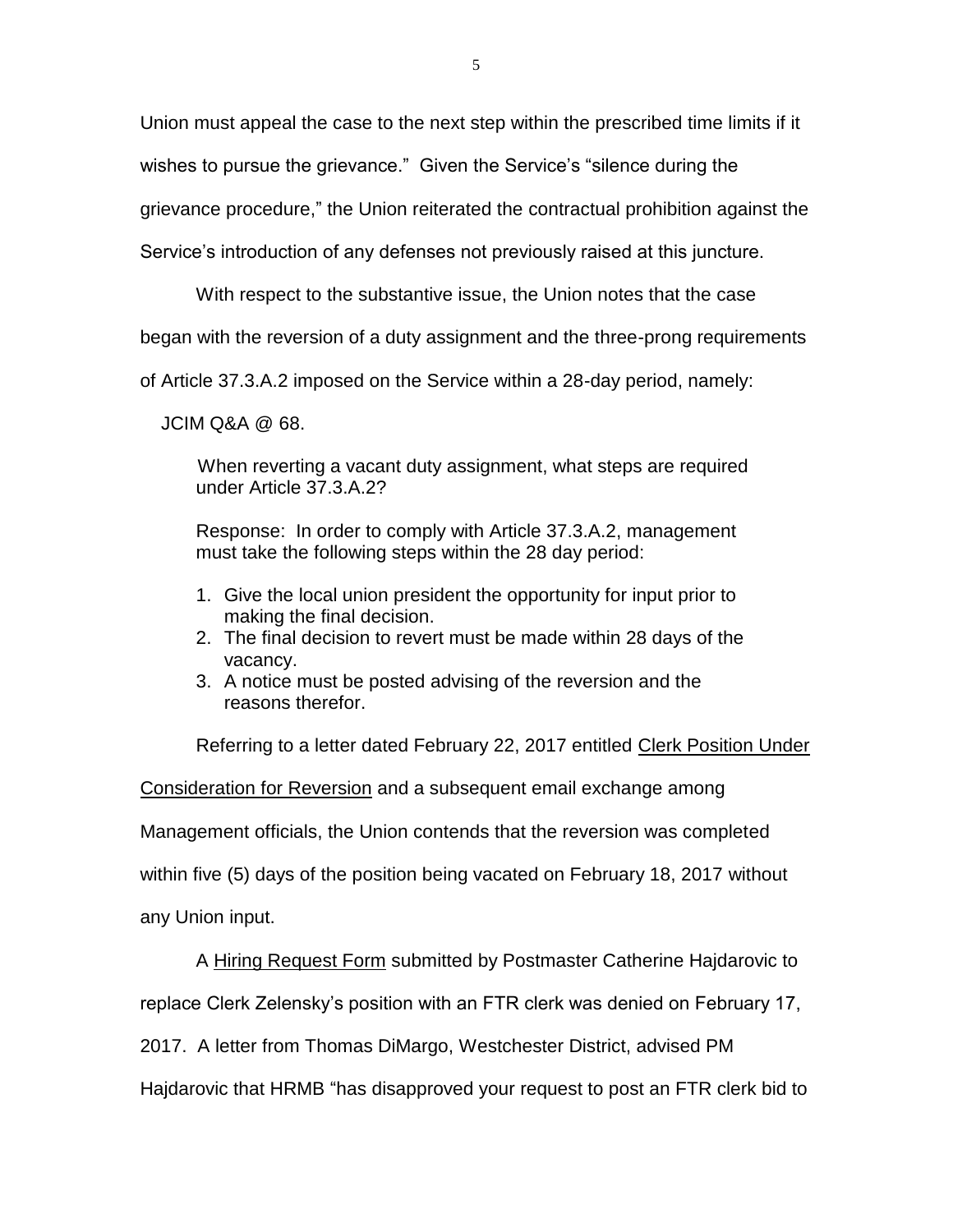replace C. Zelensky's vacated assignment as it is not supported by the workload. The attached reversion consideration letter must be mailed with Priority tracking after the position has been official vacated (so after 2/18/17). This letter allows the Union to provide input within 10 days." The Union was notified regarding the reversion on February 22, 2017 or five (5) days after February 17, 2017.

Alluding to the JCIM, Section 37.3.A.2, the Union notes that the Local Union President must be notified and given an opportunity to provide input prior to the final decision to revert – a decision which must be made within 28 days of the vacancy.

The Union relies on the statements of Steward Chavez and Clerk Pezzuti that Management failed to post a notice at either the Sleepy Hollow or Tarrytown Post Office – which constitutes a violation of the third prong of 37.3.A.2 (i.e., "a notice must be posted advising of the reversion and the reasons therefor)." This issue was also addressed in the Union's Additions and Corrections where the Union notes "There can be no mistake that this communication reveals a decision was made prior to giving the Local President the opportunity for input. The so-called consideration letter dated 2-22-17 addressed to Local President Smith was a sham as a decision to revert had clearly been made by District level Management as indicated by the DiMargo 2-17-17 communication. In fact, the decision to revert was made prior to the duty assignment being vacated."

The Union seeks a make whole remedy which would give the senior employee the opportunity to bid on the reverted duty assignment.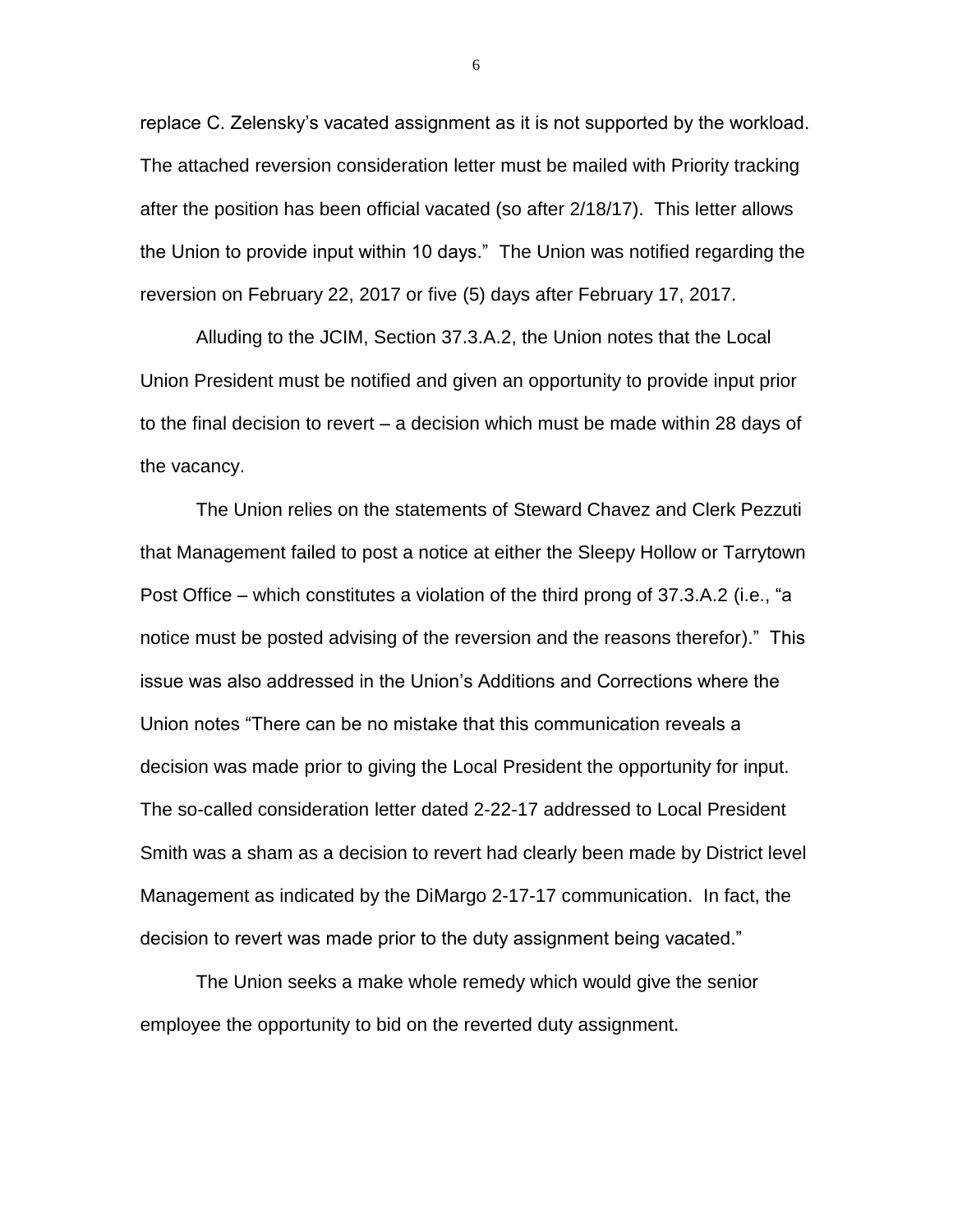In the event, no successful bids are received (i.e., Senior Clerk or Senior PTF) the reverted position becomes a residual vacancy subject to the MOU between the parties entitled "Re: Residual Vacancies – Clerk Craft."

The second issue before the Arbitrator concerns the Service's purported failure to consider all available work hours, including PSE work hours, in order to create an FTR clerk craft position in Tarrytown, NY. Pursuant to this issue, the Union disputes the Service's claim that the Tarrytown office does not "earn" the duty assignment in question. The Union refers to the language in Article 37.3.A.1 that "Every effort will be made to create desirable duty assignments from all available work hours for career employees to bid." This language has been carried over from the 2010-2015 CBA into the 2015-2018 CBA, effective July 8, 2016.

According to the Union, "a traditional clerk craft duty assignment should be created, posted and filled in the Tarrytown Post Office as evidenced by the Maximization Duty Assignment Tool ("MDAT"). The Union's MDAT analysis of two (2) Clerk Craft PSE (E. Richburg and S. Rolle) work hours at the Tarrytown installation concludes that from a total of 90.22 hours, one (1) FTR position could be created. The Maximization Bar Chart shows that E. Richburg's 41.23 hours and S. Rolle's 48.99 hours could be combined to create this FTR position.

The MDAT was developed as a result of the 2010-2015 CBA. MDAT is a software program "strictly using USPS data, specifically clock rings in the traditional PDF format and CSV format." "The USPS has an opportunity to compare the clock rings and to do their own review to verify the accuracy of the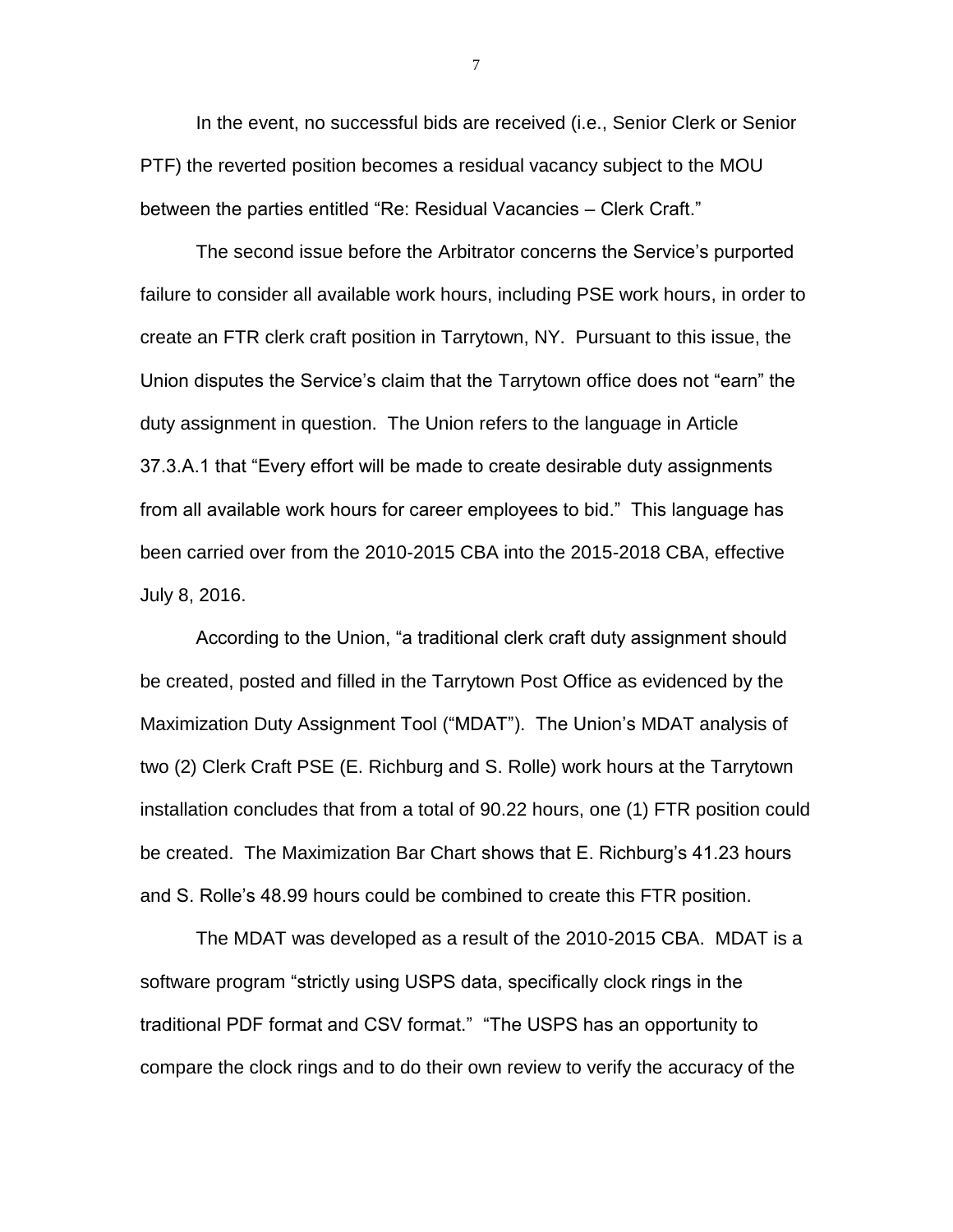reports at step two of the grievance procedure, in accordance with Article 15." (U. Ex. #6).

Inasmuch as the Service cannot cite any contractual provision that recognizes the concept of "earning" a full-time duty assignment and, in contrast, the parties have mutually accepted the use of the MDAT developed in conjunction with Article 37.3.A.1, including the use of PSE hours, the Union argues that it has presented a prima facie case, thereby shifting the burden of proof to the Service.

As a remedy, the Union seeks the creation of a 40 hour FTR duty assignment at the Tarrytown Post Office. The remedy proposed would further enable the second most senior employee to become the beneficiary of a "ripple effect" or a "domino effect." This employee would also obtain relief due to the violation of his/her bidding rights. In support of this "residual" remedy, the Union relies on the decision of Arbitrator Stephen Goldberg in National Award Q10C-4Q-C 15174956 (April 21, 2017) as follows:

B. The Postal Service shall make whole all employees affected by its violation of the MOU by providing each with all pay and benefits lost as a result of that violation. Employees affected by the violation include those employees who would have successfully bid on one of the promised administrative or technical positions at the time that position should have been filled. Also included among the employees affected by the violation are those who would have been the successful bidders on the vacancies created by the employees who would early have been placed in an administrative or technical position had the Postal Service complied with the MOU in a timely fashion.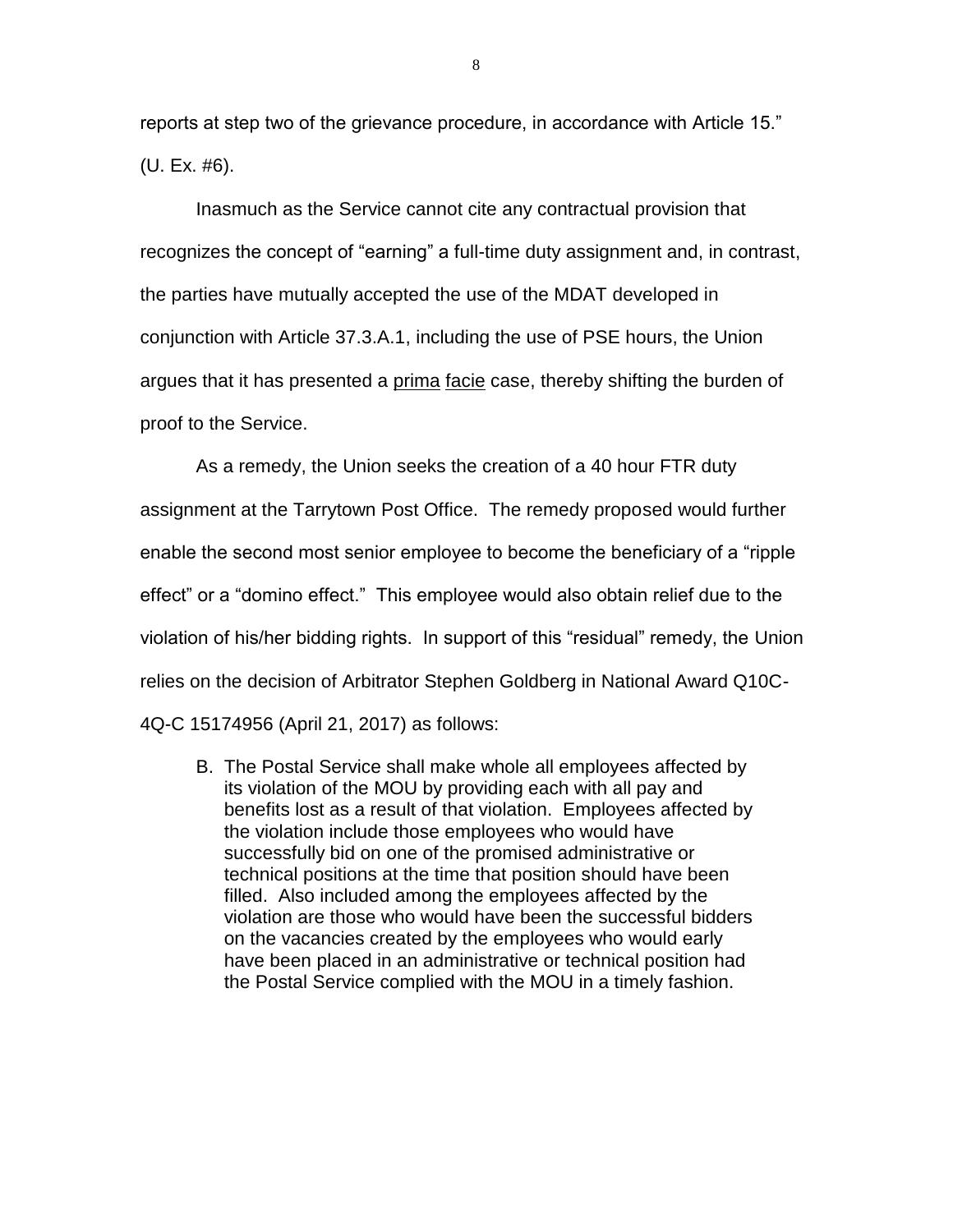#### **Testimony**

Mr. Kevin Smith ("Smith"), Local President, testified that he filed the Step 2 grievance appeal. He recalled that neither the supervisor at Step 1, Manuel Borrero, nor the Supervisor at Step 2, held a meeting or issued a decision at their respective levels. Smith testified that Management cited no contractual provision with respect to an earned complement. PM Hajdarovic was not involved in the grievance processing.

Smith acknowledged the 5-day gap between the denial of the Postmaster's request to revert the Zelensky position (2/17/17) and the notification to him (2/22/17) that the position was being considered for reversion. Smith disputed the Service's claim that the job was vacated on 2/18/17 because PS Form 50 shows that a new employee was placed and processed in the job on 2/7/2017. The effective date was 2/18/2017. (Jt. Ex. #2 @ 19).

Referring to the JCIM (Q65), Smith testified that all vacant duty assignments must be posted within 28 days "unless the vacant duty assignment is reverted in accordance with Article 37.3.A.2."

Alluding to his Request for Information ("RFI") and the TAC reports provided, Smith relied on the MDAT analysis and Maximization Bar Chart to calculate the hours of the two PSE employees. He disputed any Service contentions that there was insufficient work in Tarrytown or that these two PSEs were working in other offices. From these data analyses, Smith maintained that one (1) FTR duty assignment, 40 hours per week, could be created. In his recollection, the Service did not challenge these reports.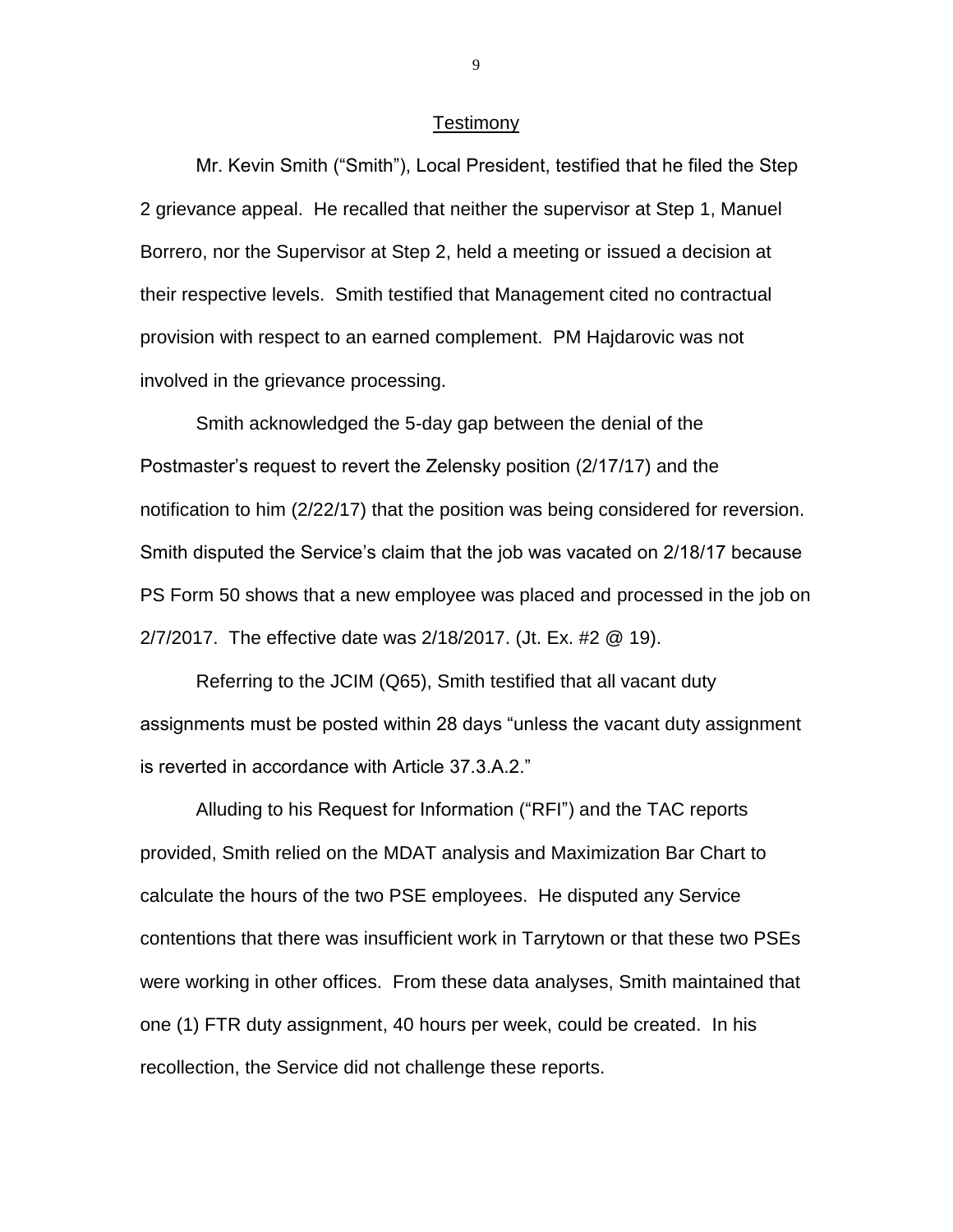On cross-examination, Smith, referring to the TAC Rings Data Table Report for PSE Richburg 2016 PP 23, Week 1, acknowledged that the location of the Post Office is not provided.

In response to a Service question implying that the MDAT data was inaccurate or incomplete, the Union argued that these claims should have been presented at the grievance steps below. Comparing the TACS Rings Data Table Report for Richburg for 2016 PP 24, WK 1 to MDAT data for the same time period, the Service discerned a discrepancy in the Finance Numbers for Tarrytown. A similar comparison was made for Rolle. For Richburg, a Finance No. of 358350 2410-00 is denoted whereas for Rolle the Finance No. is 357525 0790-00. Smith testified that the differences could be attributable to different duty stations. The possible assignments for Richburg/Rolle for 2016 PP 25-1 to 02-2 and 2017 03-1 to 04-2 were averaged on a daily basis ranging from 8 hours on Sundays to 21 hours on Wednesdays.

On redirect examination, Smith testified that he did not request any data from post offices other than Tarrytown in his RFI. He also requested Loaner Clerk hours.

#### Service Position

With respect to the Union's first grievance, namely, that the Service violated the CBA when it reverted Clerk Zelensky's position on March 16, 2017, the Service contends that the Postmaster reverted the position when it became vacant on February 18, 2017. According to the Service, "the position was reverted because the current workload did not support the position."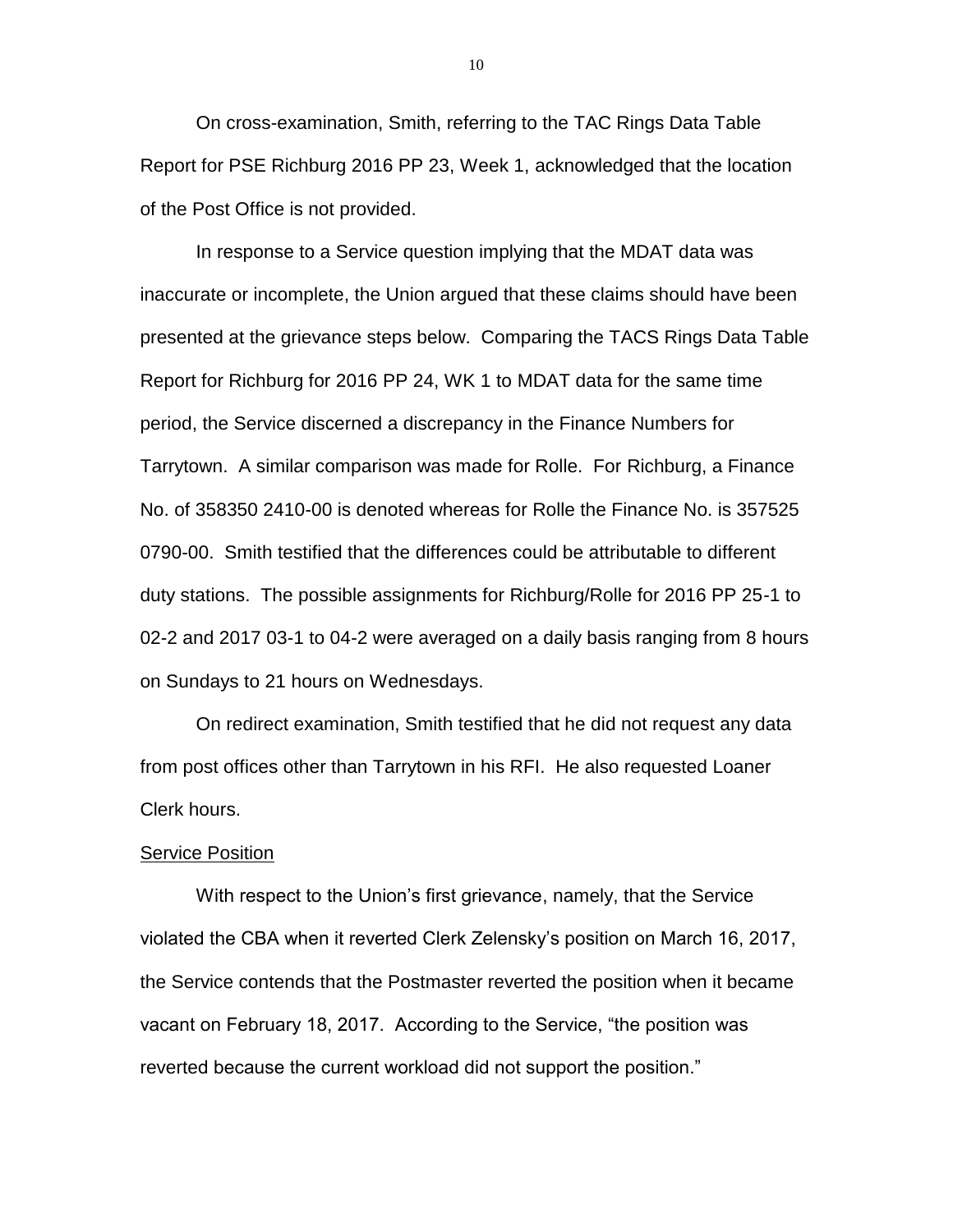The Service further contends that it followed the 3 steps within the 28-day period set forth in Article 37.3.A.2 to facilitate the reversion as follows:

- The postmaster sent a letter dated February 22, 2017 to the union president soliciting input. Mr. Smith's Inputs were received 15 days later via letter dated March 9, 2017.
- The postmaster made the final decision to revert the assignment on March 16, 2017, within the 28 days as stated above.
- The postmaster posted a notice at the Tarrytown Post Office on the Clerk's bulletin board of the reversion and the reasons therefor as stated above.

Having complied with the requirements of Article 37.3.A.2, the Service argues that the decision to revert is a "management decision" defined in Article 40.1.D.9 and thereby governed by Article 3. The Service relies on the decision of Arbitrator Marlatt in Case No. 575-3A-C 33439, "that there is nothing in the National Agreement which would prevent the Postal Service from reverting a vacant position even where there is enough work to justify the retention of such a position on a full-time basis…The Postal Service need not explain or defend its reasons for reverting a position, and the Union has no contractual grounds to object unless the Postal Service fails to follow the prescribed procedures."

Considering the second issue, alleging a violation of Article 37.3.A.1 for failing to establish an FTR position utilizing available PSE hours, the Service argues that an average of 85 hours per week is not "quite enough to maintain the position." The Service continues:

The reliance on the PSEs workhours is misplaced for several reasons. First, not all of the hours accounted in this average were worked at the Tarrytown office (PSEs worked in various offices throughout the District). Secondly, the PSEs were working hours outside of Ms. Zelensky's bid. The PSEs were scheduled in such a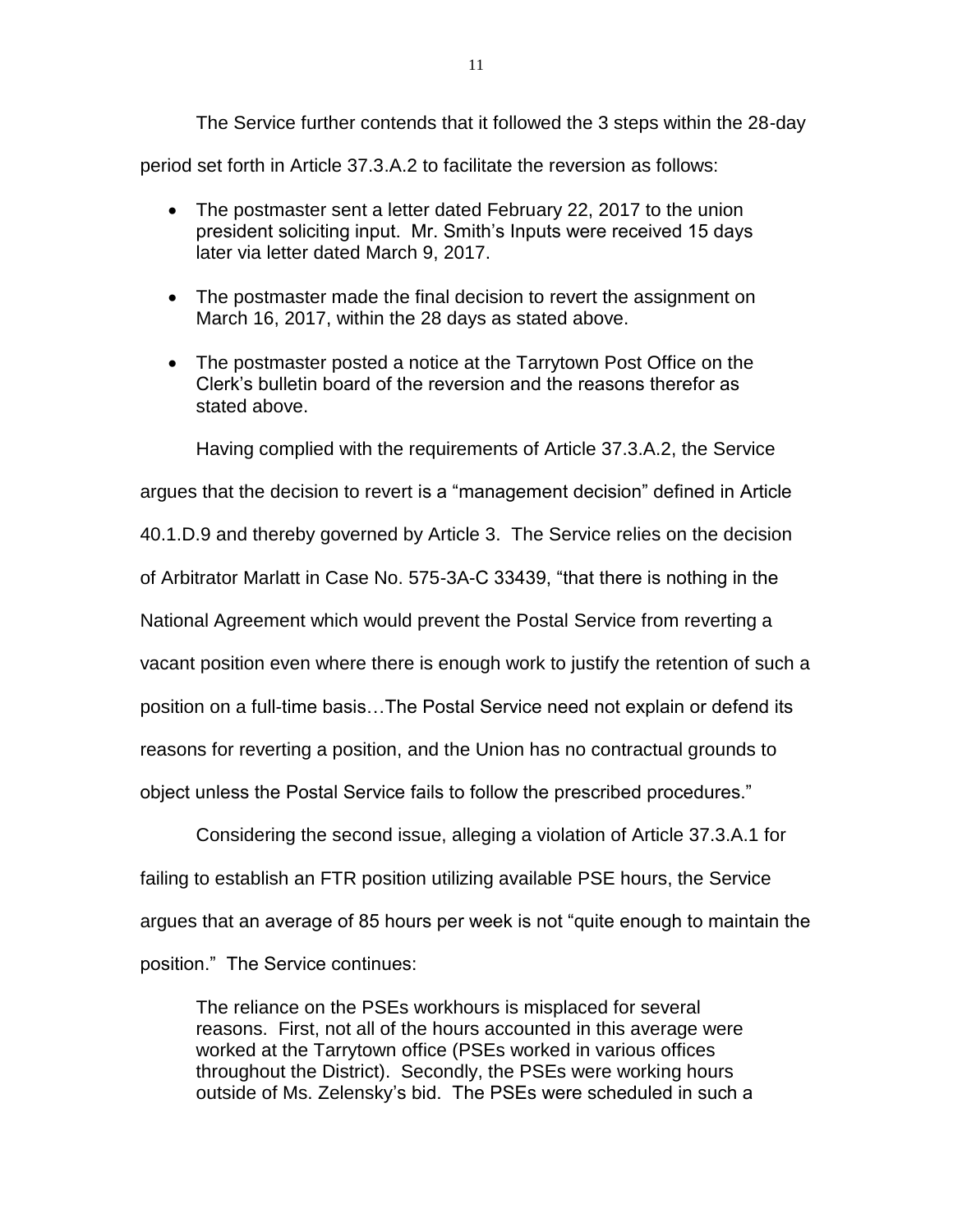manner that both ends of the spectrum were covered. They were scheduled to report very early in the morning and late in the afternoon with extended breaks in the middle of the day.

#### Testimony

Mr. Thomas DiMargo ("DiMargo"), District Complement Coordinator, testified that his office fills positions as soon as they become vacant. Once a vacancy arises, as in the case of Clerk Zelensky's transfer, the Postmaster sends the information to the Manager of Finance and HR Operations ("HRMB") who analyzes the requisite factors, such as customer service variance, workload, etc., to determine whether it is necessary to fill the vacancy.

Alluding to the letter he sent PM Hajdarovic, indicating that "HRMB has disapproved your request to post a FTR clerk bid to replace C. Zelensky's vacated assignment as it is not supported by the Tarrytown workload," DiMargo testified that the Union was given the opportunity to "present valid reasons to support retention of the position within the 10-day period. A second, and final reversion letter must be mailed within 28 days from the vacancy date (2/18/17." In the letter, DiMargo noted that "Tarrytown currently earns 6.71 (rounded to 7) Function 4 employees and will have 8 on the rolls after Ms. Zelensky's transfer is effective."

Referring to the SF50, Notification of Personnel Action, DiMargo testified that the job was vacated on the effective date of 2/18/17. The processed date of 2/7/2017 refers to the date the vacancy was submitted to the District for processing.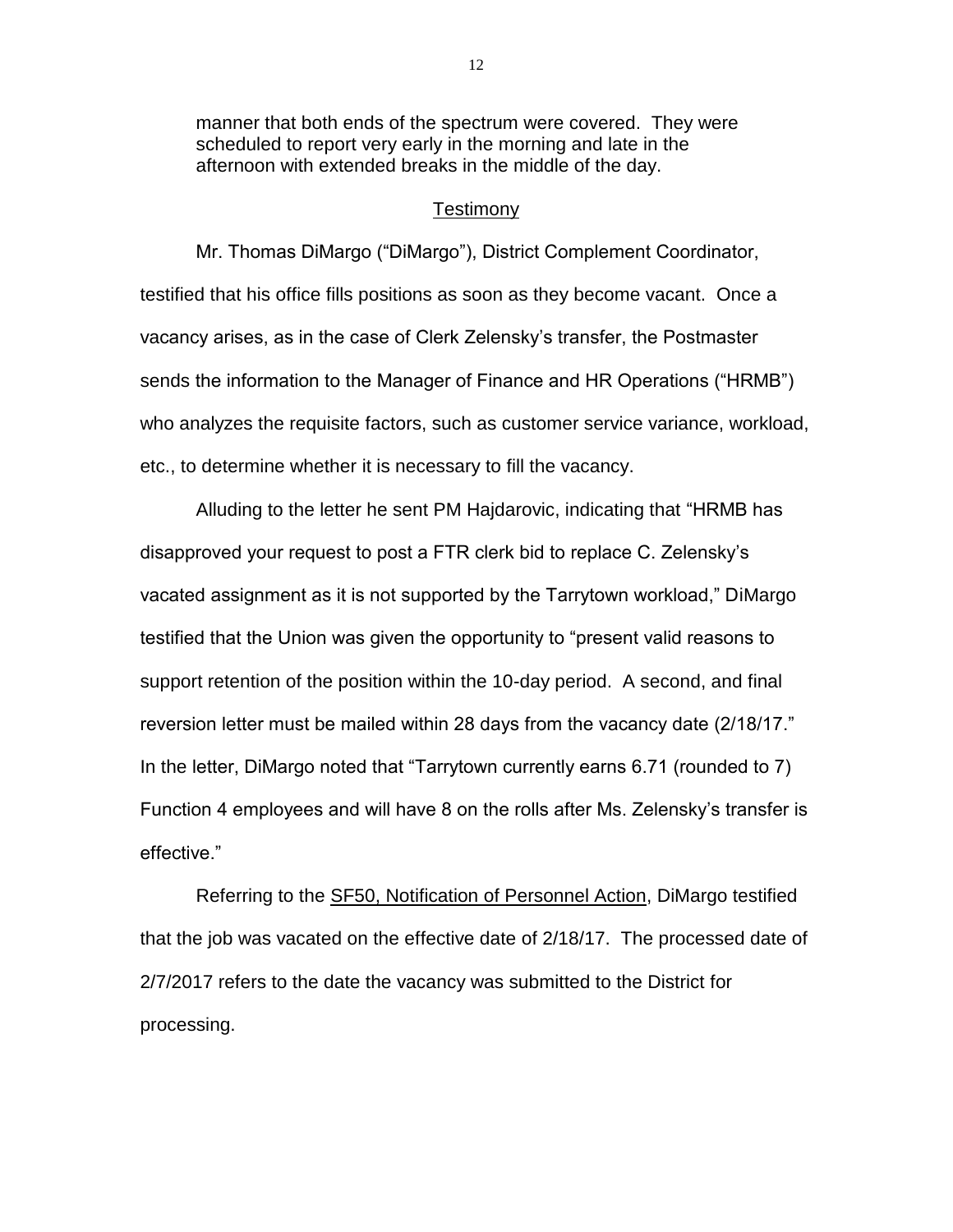On cross-examination, DiMargo reiterated that the employee was not placed in Zelensky's position on 2/7/2017, but rather this date represents the date the Service processed the vacancy. The phrase on the SF Form 50, "Employee placed in position per PPAR HR SSC RES 02/07/17" is a "form submitted to shared services to process an automated placement bidding site."

Referring to the Hiring Request Form, DiMargo testified that the request to fill the vacancy was denied on 2/6/17, with 2/18/17 the effective date that the position would be vacated. "The denial occurred before the effective date." His letter to PM Hajdarovic dated 2/17/17 confirms that the position was officially vacated on 2/18/17 and the reversion consideration letter must be mailed to the Union after 2/18/17. Absent valid reasons from the Union to support retention of the position, HR would determine whether the position should be reverted.

Whereas the Handbook El-312, Section 211-3, Evaluating Vacancies, states "[w]hen a vacancy is anticipated, the installation head must determine if there is a continuing need exists for the position," PM Hajdarovic at the Tarrytown position made the determination in the instant case. The Union advocate asserts that "Nowhere does it state that the HR Committee made this determination."

DiMargo's response to the Union's inquiry that the term "earned complement" is not mentioned in the CBA was twofold: "(1) Management has the right to determine staffing; (2) I am not a labor specialist."

On redirect examination, DiMargo testified that employees are never placed in a new assignment in the middle of the week but "always at the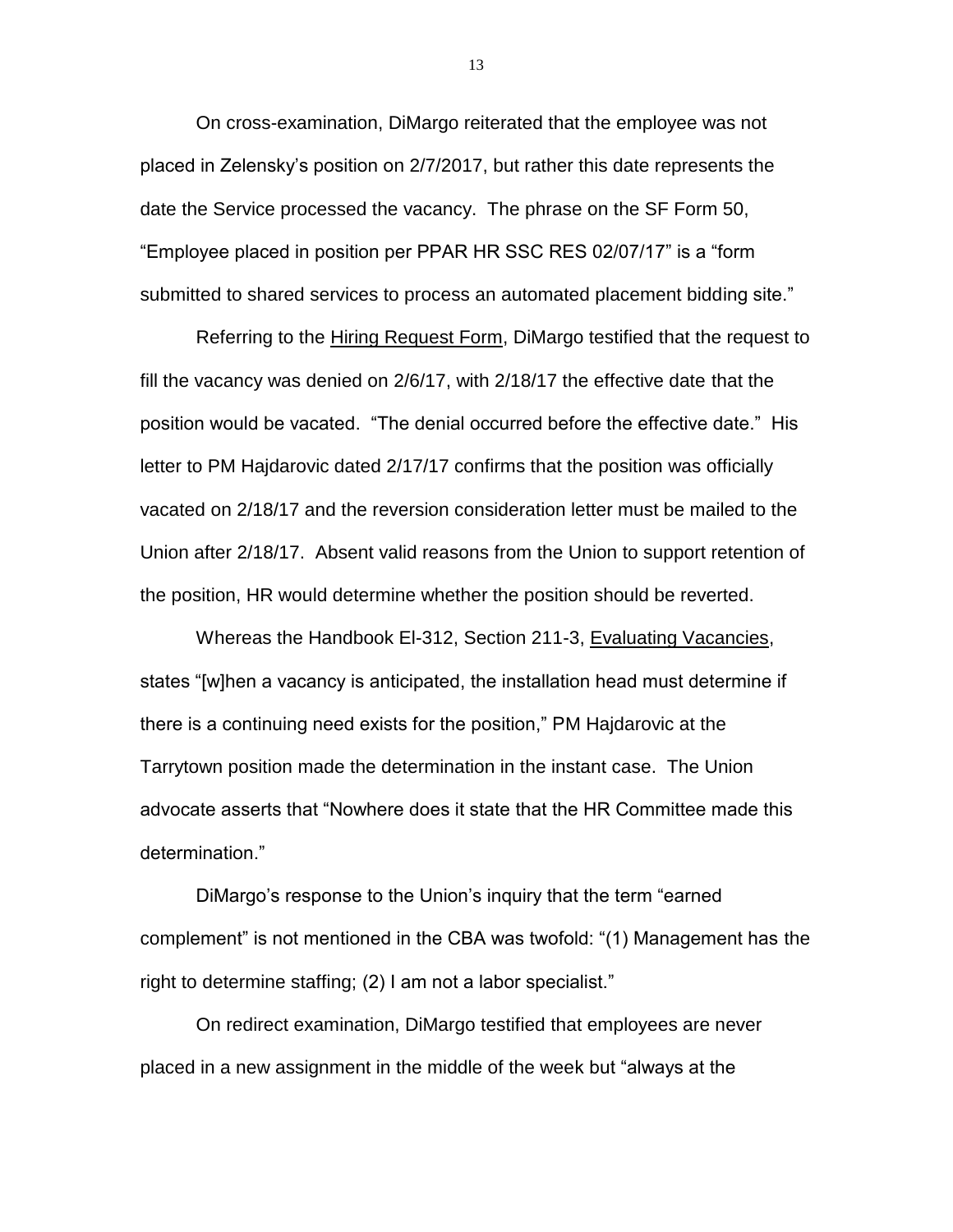beginning of a pay period." He noted that February 7, 2017 was a Tuesday and therefore not the beginning of a pay period.

Postmaster Catherine Hajdarovic ("Hajdarovic") testified that she had no personal knowledge of Clerk Zelensky's job assignment other than it was vacated and then reverted. The Westchester Customer Service and Sales District denied her request to hire a replacement clerk. On February 22, 2017, she notified that Union that the position was under consideration for reversion and she invited their input. PM Hajdarovic recalled that the Union provided its input two weeks later on March 9, 2017. She testified that the reversion notice was posted in the Main Post Office on the Union bulletin board.

In her response to the Union's RFI, Item No. 5, PM Hajdarovic indicated that she had no loaner clerks from PP 23 WK to present. With respect to the Union's claim that two PSE employees were averaging 85 hours per week during the period at issue, PM Hajdarovic testified that "not all the hours worked were in Tarrytown as they also worked in other offices such as Mt. Vernon, Scarsdale and Ossining." Over the objection of the Union that the Service, specifically PM Hajdarovic, had failed to provide the Union with loaner hours, PM Hajdarovic testified that "the employees (PSEs) took their time cards with them and they swiped in at those offices."

On cross-examination, PM Hajdarovic acknowledged an error in responding to the Union's RFI when she omitted PSE loaner hours. "I thought it meant regular clerks." She had no proof that she posted a notice advising of the reversion of the vacant duty assignment. In response to the statement of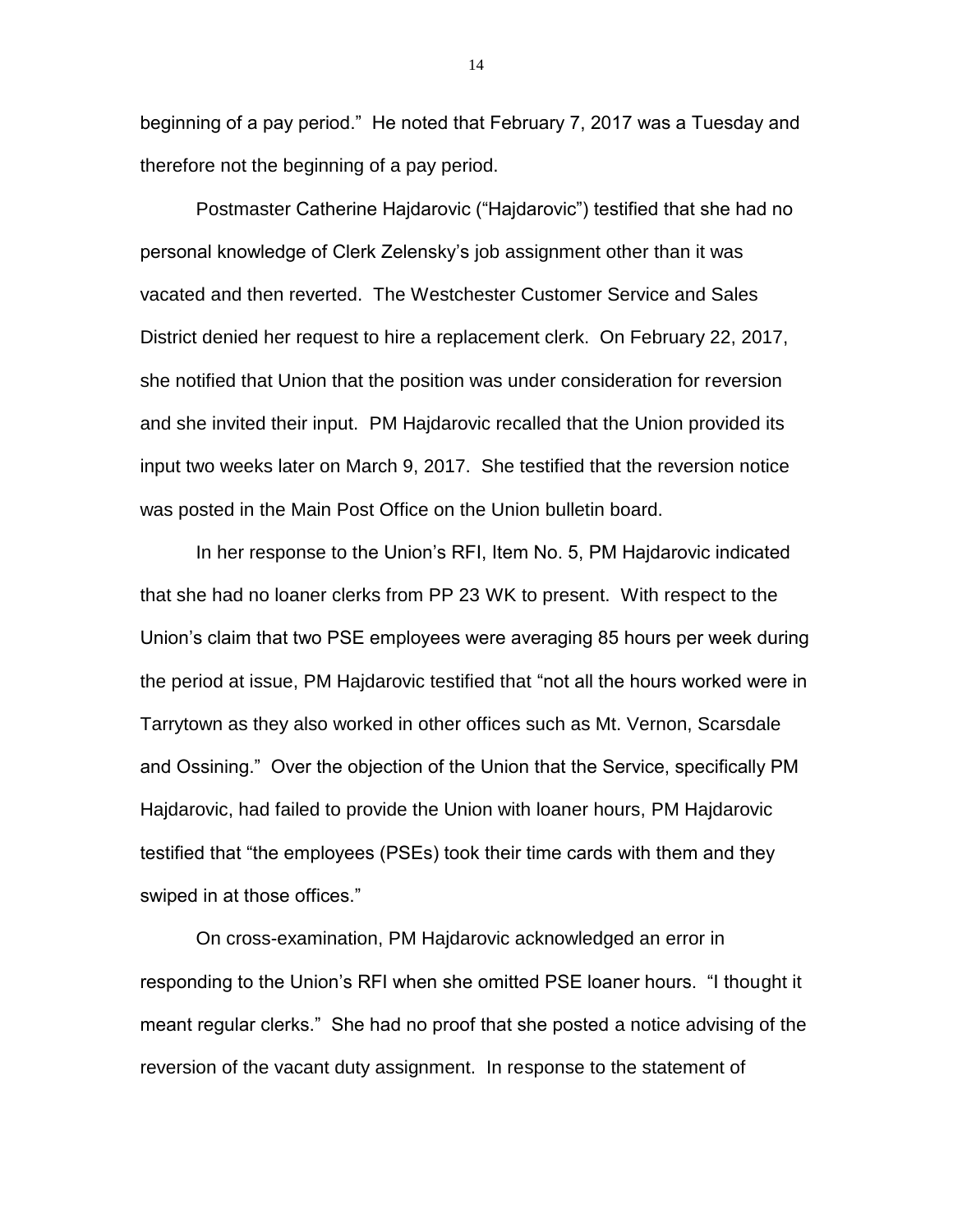Steward Chavez regarding the Sleepy Hollow Post Office, PM Hajdarovic testified "nothing gets posted in Sleepy Hollow."

She further testified that PSE Richburg was hired "way before Zelensky vacated her position."

#### **DISCUSSION**

### Article 37.3.A.2.

Considering the evidence in its entirety, the Arbitrator is persuaded that the Service violated one of the three-prong requirements of Article 37.3(A)(2) for reverting a vacant position.

A Hiring Request Form dated 2/6/2017 indicates that Clerk Zelensky's position was vacated on 2/18/2017. Postmaster Hajdarovic sought a vacancy replacement, namely PSE Erica Richburg, on 2/6/17. By letter dated 2/17/2017, PM Hajdarovic was informed by Manager Thomas DiMargo that "HRMB has disapproved your request to post a FTR clerk bid to replace C. Zelensky's vacated assignment as it is not supported by the workload."

At the same time, Manager DiMargo attached a reversion consideration letter "to be mailed after the position has been officially vacated (so after 2/18/17). This letter allows the Union to provide input within 10 days." On February 22, 2017, PM Hajdarovic wrote to Local Union President, Kevin Smith, to inform him that Clerk Zelensky's vacant position was "under consideration for reversion as the current workload does not support this position."

The crux of the Union's claim that Prong No. 1 of Article 37.3.A.2 was not satisfied, namely, "Give the local Union President the opportunity for input prior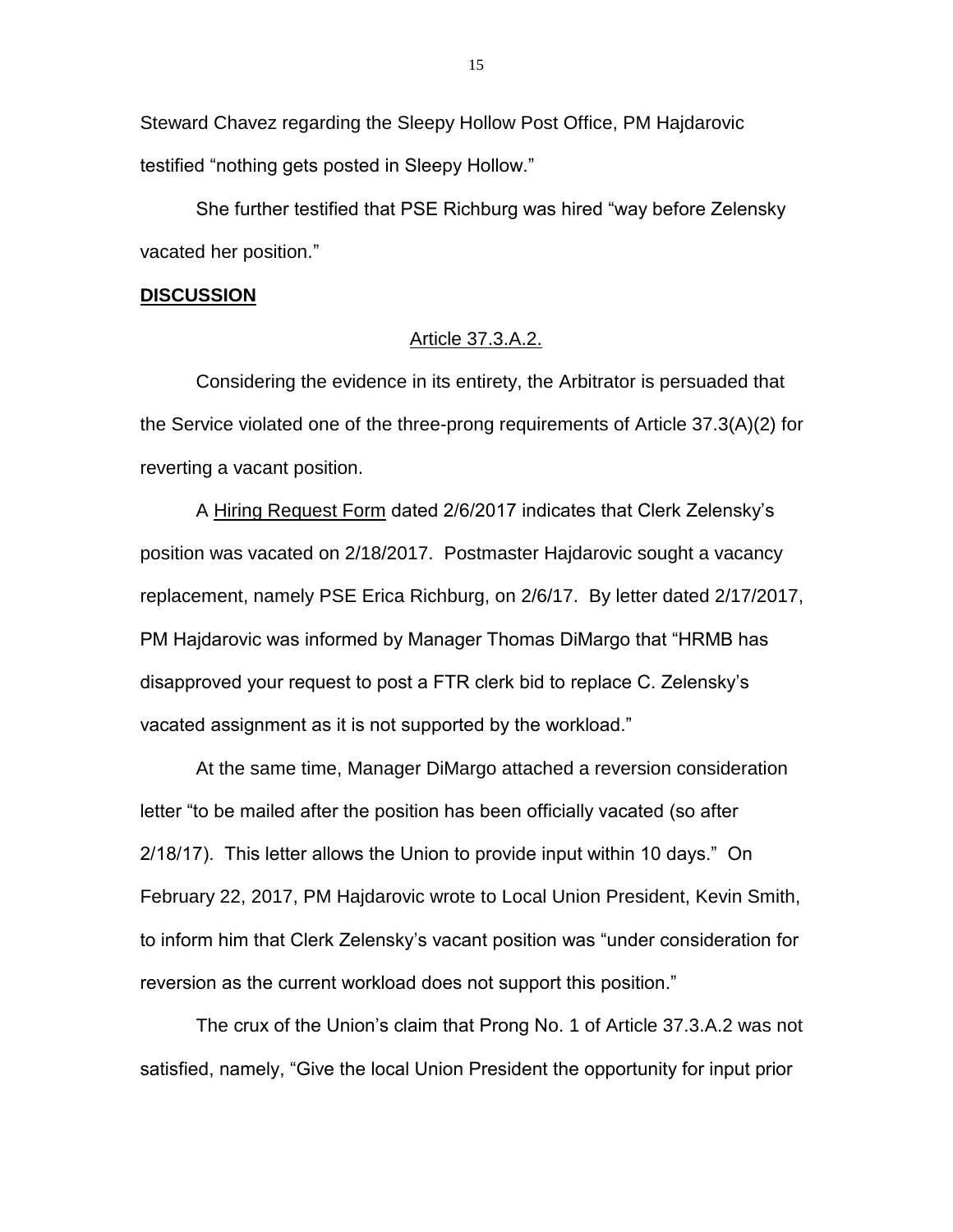to making the final decision." The Union asserts that the February 22, 2017 letter to Smith was a "sham" because "HRMB makes the decision and that the decision to revert this position was made prior to asking the Union for input since the Union received the letter on February 22, 2017…It is clear that the decision was made to revert the position by the HRMB and Postmaster Hajdarovic had to follow the orders of her supervisors at the Westchester District and the whole process of asking for input was perfunctory. Management had no intentions of posting the position no matter the input from the Union."

Insofar as Prong No. 1 is concerned, the Arbitrator is not persuaded that the Union has met its burden of proof. The Union relies upon an unsubstantiated assertion that the February 22, 2017 letter from Hajdarovic to Smith was bogus because the District had already made the decision to revert the vacant position. In the Arbitrator's opinion, the Union, with respect to the February 22, 2017 letter, has speculated regarding the Service's intent. Since the Hajdarovic letter on its face states that reversion is "under consideration" and solicits Union input, the Arbitrator is disinclined to attribute motives to the Service not supported in the record.

The Union position on this point is further disputed by evidence that, contrary to the testimony of Local President Smith that a new employee was placed in Zelensky's position effective 2/7/2017, the position was actually vacated on 2/18/2017. Although the SF Form 50 indicates a "processed date" of 2/7/2017, the Arbitrator credits the testimony of Manager DiMargo that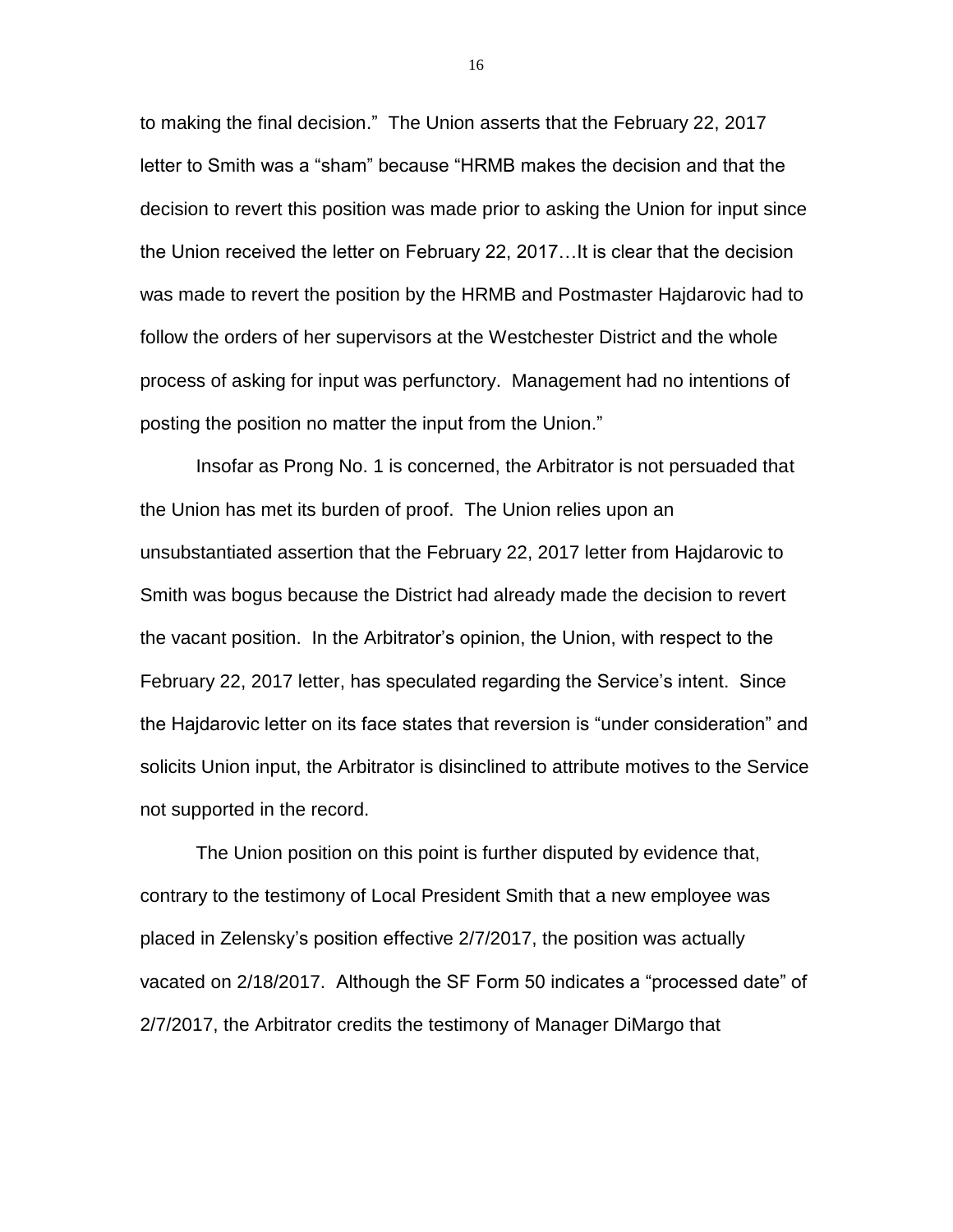Zelensky's job was vacated on 2/18/2017, with 2/7/2017 referring to the date the vacancy was submitted to the District for processing.

By letter dated March 16, 2017, PM Hajdarovic acknowledged President Smith's response, dated March 9, 2017, which stated "We are not supplying you with ample time for the Union to study operational data." As a result, PM Hajdarovic reverted the position on March 16, 2017 within 28 days of the February 18, 2017 vacancy.

Notwithstanding the Service's ostensible compliance with prongs one and two of Article 37.3.A. 2, there is no credible evidence that the Service complied with the third prong, namely "A notice must be posted advising of the reversion and the reasons therefor."

The unrebutted statements of Steward Chavez and Clerk Pezzuti respectively that no notice of the reversion was posted in the Sleepy Hollow Post Office as of 3/27/17 or in the Sleepy Hollow or Tarrytown Post Office as of 3/27/17 constitutes, in the Arbitrator's opinion, prima facie evidence that the Service did not comply with Prong No. 3 of Article 37.3.A.2. The testimony of PM Hajdarovic that she posted the reversion notice in the main Post Office on the Union bulletin board was not supported by documentary evidence. With respect to PM Hajdarovic's testimony that "nothing gets posted at Sleepy Hollow," Clerk Pezzuti wrote an email stating "I did not see a notice posted at the Sleepy Hollow or Tarrytown Post Office as of today, Monday, March 27, 2017."

Accordingly, the Arbitrator finds that the Service violated Article 37.3.A.2.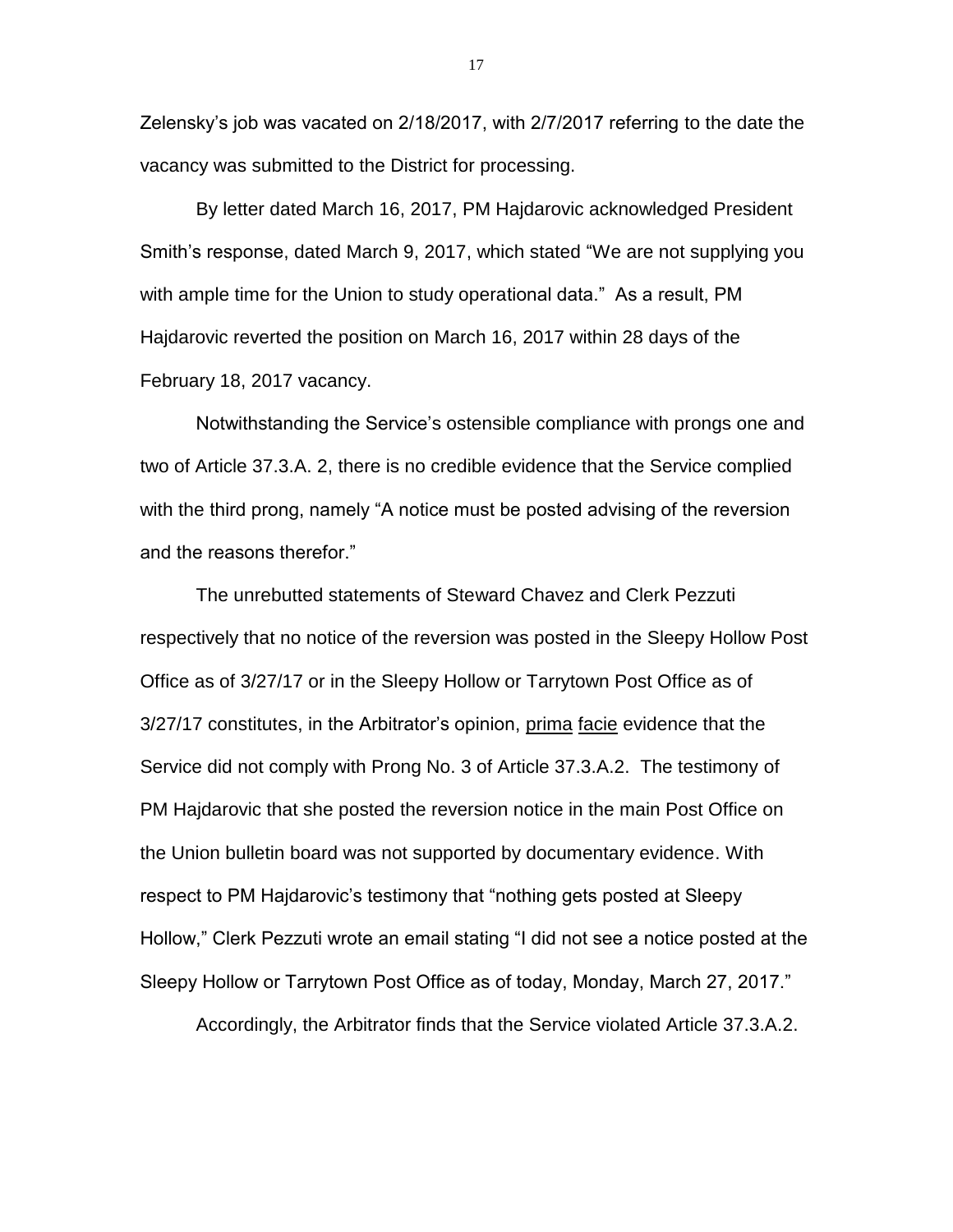#### Article 37.3.A.1

The Arbitrator is also persuaded that the Service violated Article 37.3.A.1 when it did not consider all available work hours, including PSE work hours, in order to create a full-time, forty (40) hour clerk craft position in Tarrytown, NY. The Service's failure to consider all available PSE work hours violates Article 37.3.A.1, specifically the language that "Every effort will be made to create desirable duty assignments from all available work hours for career employees to bid." This contract language has been reinforced by a Settlement Agreement dated 11/24/2015 Re: Q10C-4Q-C 15066902 / HQTC 20150219 and is derived from a Step 4 Settlement Agreement, dated February 25, 2015 "obligating the Postal Service to make every effort to create desirable duty assignments from all available work hours for career employees to bid; however, this provision does not require the conversion of Postal Support Employees (PSEs) to career." (U. Exs. #8, #9).

The Union has reasonably relied on the Maximization Duty Assignment Tool ("MDAT") which established that the work hours of PSEs Richburg and Rolle, respectively 41.23 hours and 48.99 hours, could be combined to create one (1) FTR position.

The parties' mutual acceptance of the MDAT format to identify the most desirable duty assignments is described in the MDAT Mission Statement as follows:

By requesting the clock rings in the traditional PDF format and the CSV format, the USPS has an opportunity to compare the clock rings and to do their own review to verify the accuracy of the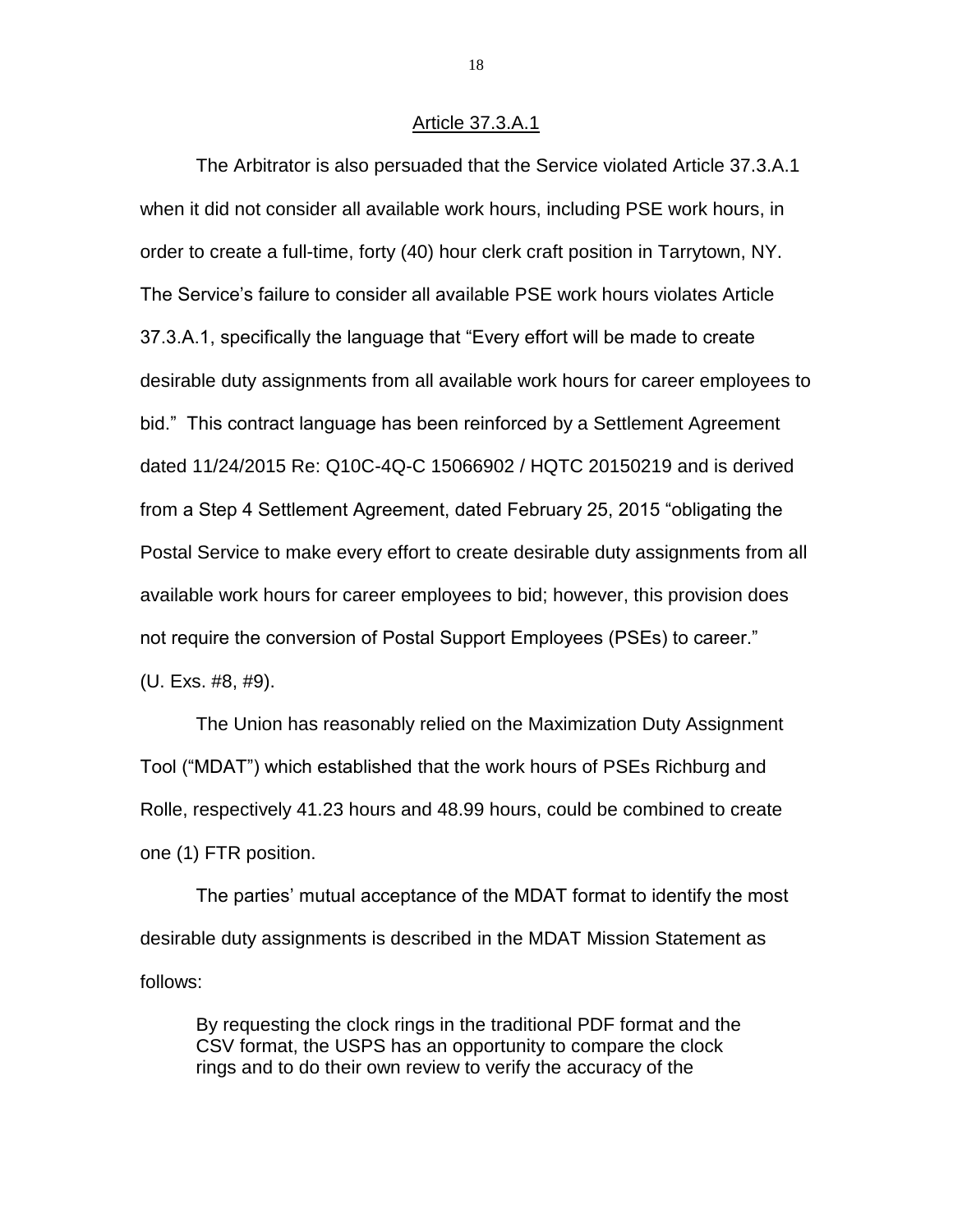reports at step two of the grievance procedure, in accordance with Article 15. (U. Ex. #6).

Given the data analysis provided by the MDAT, specifically the work hours of PSEs Richburg and Rolle, based on Management's evidence (CSV and PDF formatted clock rings) for the period PP 23-16, Week 1 through PP 4-17, Week 1, the Arbitrator is persuaded that one (1) FTR, forty (40) hour Clerk Craft position can be created in Tarrytown, New York.

The Service's position largely consists of new evidence strictly prohibited by Article 15.4(C) of the CBA and National Arbitrator Mittenthal's decision supra. Whereas the Service declined to meet at Step 1, meet or discuss the issue at Step 2 or challenge the Union position at Step 3, it has belatedly sought to defend its actions during the Arbitration hearing with new evidence. Although the Service at Step 2 could have challenged the MDAT data at Step 2, despite the fact that the MDAT is a mutually accepted analytic software program utilized by the parties since the 2010-2015 CBA, it did not offer any evidence during the grievance steps.

Instead, it has argued at the hearing that "the reliance on the PSE work hours is misplaced for several reasons." For example, the Service, for the first time, has claimed that "not all of the hours accounted in this average were worked at the Tarrytown office (PSEs worked in various offices throughout the District. Secondly, the PSEs were working outside Ms. Zelensky's bid)."

While the Arbitrator acknowledges some discrepancies in the Compensated Value ("CSV") data, such as different financial office numbers for Richburg and Rolle, this data analysis is not only new evidence it is also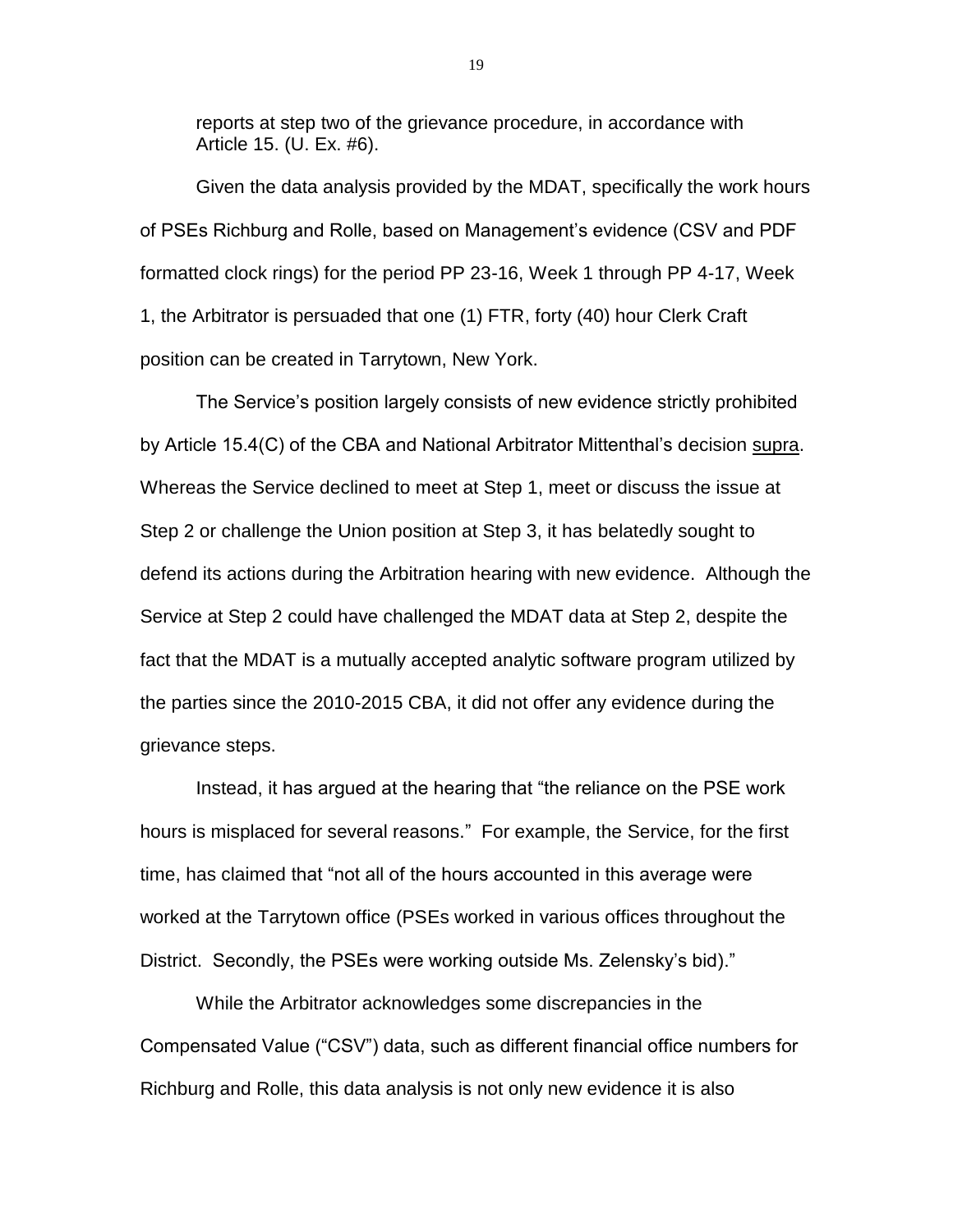insufficient to negate the prima facie case provided by the Union in reliance on MDAT. Similarly, the Service's claim that the PSE loaner hours were not considered in the data analysis, which concluded that one (1) FTR position could be established, is offset by the fact that PM Hajdarovic did not provide loaner hours in her response to the Union's RFI. Her testimony that "I thought it meant regular clerks" cannot suffice at this juncture.

Finally, the Arbitrator concurs with the Union that the concept of "earned complement" has neither been identified in contract language nor in case law as a rationale that can be used to eliminate a duty assignment otherwise promulgated by MDAT.

#### Remedy

As a remedy for the Article 37.3.A.2 violation, the Service shall post for bid the vacated position of Clerk Zelensky, and the senior successful bidder shall be placed in the duty assignment. If there is no senior successful bidder, then the senior PTF Clerk shall be converted to FTR and placed into the position.

As a remedy for the Article 37.3.A.1 violation, the Service will create a forty (40) hour FTR duty assignment at the Tarrytown Post Office. In creating this FTR position, the Service shall consider all available work hours, specifically the PSE work hours of PSEs Rolle and Richburg, identified by the MDAT analysis.

This remedy is consistent with National Arbitrator Stephen Goldberg's Award in Case No. Q10C-4Q-C 12320729 (2013) where he found that "the negotiators of the 2010 Agreement knew how to impose on the Postal Service